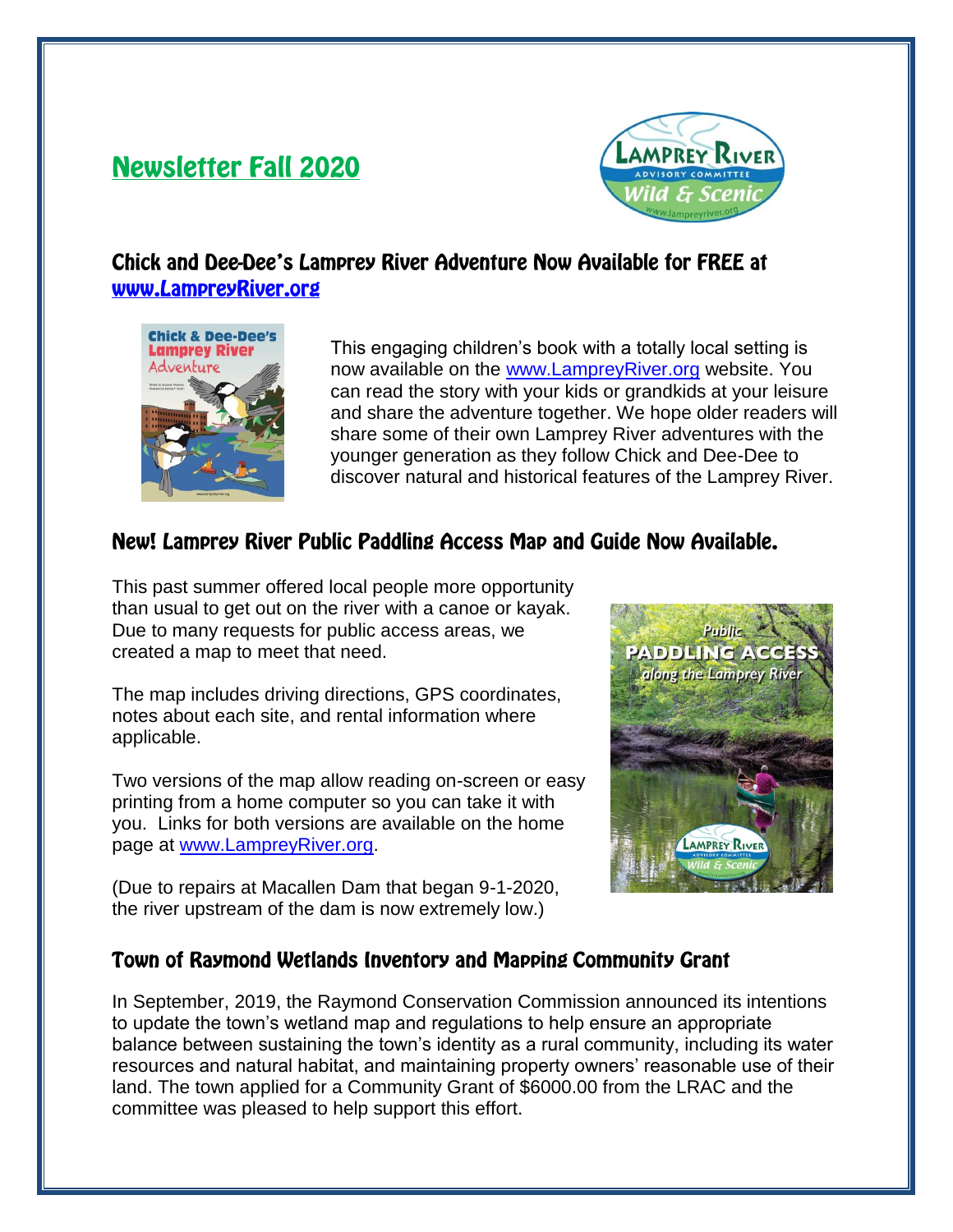To accomplish its goals, DuBois & King, Inc. was contracted to map and evaluate the town's wetlands and make regulatory recommendations. Since the vast majority of the town relies upon private wells, the protection of groundwater was assumed to be of critical importance to the entire community.

The final report was completed in August 2020 and is available at the Town of Raymond website under the conservation commission page. Raymond voters will have their say about the recommendations in March 2021. Other towns are invited to review the report and process to protect their own water resources and to improve wetlands regulations.

## White Nose Syndrome Update: Bad News for New Hampshire's Bats

We humans are sick and tired of Coronavirus and many have died after being infected. Bats are also suffering from a very contagious disease, but the death rate is nearly 100%. White nose syndrome first appeared in the United States in 2006-2007. Since its arrival, the fungus that causes the disease has decimated the populations of several bat species that hibernate in caves. Areas that have been hit especially hard include New New Hampshire. The effect of the virus on our bats is clear: it's deadly. What has not yet been fully determined is the effect on the environment of losing so many bats.

The long-eared bat has been listed as endangered in NH for a few years and it is also federally listed as endangered. Sadly, what was once our most numerous bat, the little brown bat, is now listed as endangered in New Hampshire. Two other bats, the eastern small-footed bat and the tri-colored bat, have also been listed as endangered in New Hampshire, bringing the total number of endangered bat species to four. A fifth species, the big brown bat, has been listed as threatened. A survey undertaken by the LRAC in 2018 showed that all the expected species of bats were present, but the survey relied on bat sounds and could only record that at least one bat of a particular species was present; it did not tell how many bats of that species were present.



These bats have white nose syndrome. The fungus attacks their face and wings and causes metabolism to rise, interrupting hibernation and routinely leading to death.

*Photo by Nancy Heaslip, New York Department of Environmental Conservation.*

Bats are an important piece of our landscape and they are in trouble. For more information on white nose syndrome or what you can do to help bats, visit [https://wildlife.state.nh.us/nongame/white-nose-syndrome.html.](https://wildlife.state.nh.us/nongame/white-nose-syndrome.html)